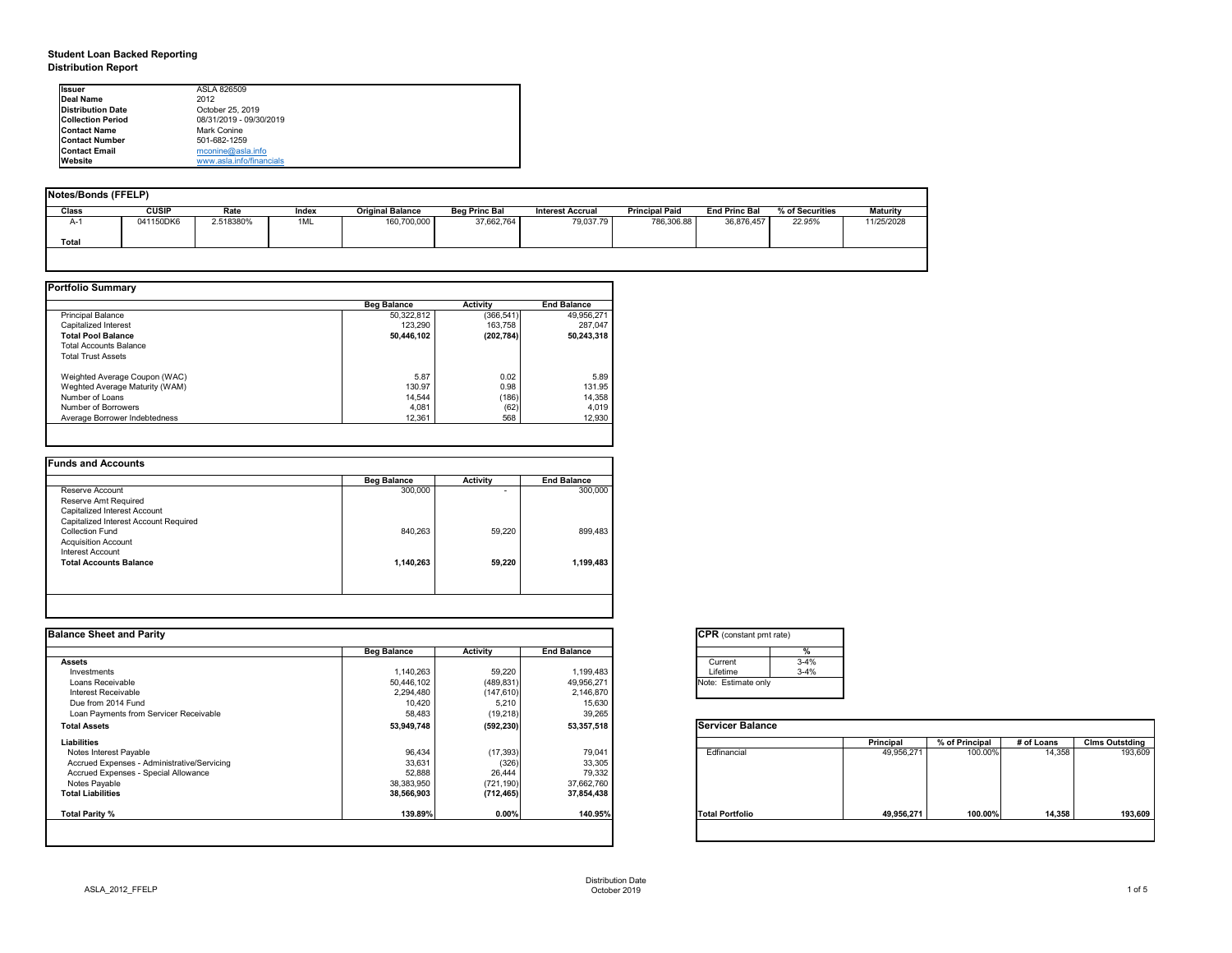### **Student Loan Backed Reporting Distribution Report**

### **Delinquency Status**

|                           | # of Loans       |               | Principal        |               | % of Principal   |               | <b>WAC</b>        |               | <b>WARM</b>      |               |
|---------------------------|------------------|---------------|------------------|---------------|------------------|---------------|-------------------|---------------|------------------|---------------|
|                           | <b>Beginning</b> | <b>Ending</b> | <b>Beginning</b> | <b>Ending</b> | <b>Beginning</b> | <b>Ending</b> | <b>Beginning</b>  | <b>Ending</b> | <b>Beginning</b> | <b>Ending</b> |
| In School                 | 22               | 24            | 100,029          | 104,404       | 0.20%            | 0.21%         | $6.\overline{27}$ | 6.29          | 118.42           | 118.49        |
| Grace                     |                  |               | 4,375            | 2,924         | 0.01%            | 0.01%         | 6.80              | 6.00          | 120.00           | 102.00        |
| Repayment                 |                  |               |                  |               |                  |               |                   |               |                  |               |
| Current                   | 9,210            | 10,511        | 29,600,090       | 35,450,325    | 58.68%           | 70.96%        | 6.10              | 6.11          | 143.96           | 142.03        |
| 31-60 Days Delinquent     | 322              | 336           | 1,237,031        | 1,391,967     | 2.45%            | 2.79%         | 6.04              | 6.24          | 131.66           | 130.50        |
| 61-90 Days Delinquent     | 156              | 197           | 624,344          | 761,220       | 1.24%            | 1.52%         | 6.05              | 5.90          | 116.35           | 138.02        |
| 91-120 Days Delingent     | 154              | 87            | 658,098          | 336,662       | 1.30%            | 0.67%         | 6.33              | 6.14          | 125.97           | 116.20        |
| 121-180 Days Delinquent   | 323              | 299           | 1,363,052        | 1,300,726     | 2.70%            | 2.60%         | 6.18              | 6.25          | 114.83           | 121.10        |
| 181-270 Days Delinquent   | 246              | 231           | 974,960          | 944,281       | 1.93%            | 1.89%         | 6.23              | 6.22          | 112.45           | 108.31        |
| 271+ Days Delinquent      | 75               | 86            | 284,588          | 314,350       | 0.56%            | 0.63%         | 6.29              | 6.32          | 102.48           | 100.52        |
| <b>Total Repayment</b>    | 10,486           | 11,747        | 34,742,163       | 40,499,532    | 68.87%           | 81.07%        | 6.11              | 6.12          | 140.32           | 139.57        |
| Forbearance               | 2,563            | 1,100         | 10,264,260       | 4,063,216     | 20.35%           | 8.13%         | 6.19              | 6.17          | 129.54           | 128.79        |
| Deferment                 | 1,408            | 1,438         | 4,987,349        | 5,105,488     | 9.89%            | 10.22%        | 6.07              | 6.08          | 126.43           | 127.04        |
| <b>Claims in Progress</b> | 63               | 48            | 347,926          | 180,706       | 0.69%            | 0.36%         | 6.12              | 6.39          | 125.25           | 108.58        |
| <b>Claims Denied</b>      |                  |               |                  |               |                  |               |                   |               |                  |               |
| <b>Total Portfolio</b>    | 14,544           | 14,358        | 50,446,102       | 49,956,271    | 100.00%          | 100.00%       | 6.12              | 6.12          | 136.61           | 137.25        |

|                                     | # of Loans       |               |                  | <b>Principal</b> |                  | % of Principal |                  | <b>WAC</b>    |                  | <b>WARM</b>   |  |
|-------------------------------------|------------------|---------------|------------------|------------------|------------------|----------------|------------------|---------------|------------------|---------------|--|
|                                     | <b>Beginning</b> | <b>Ending</b> | <b>Beginning</b> | Ending           | <b>Beginning</b> | <b>Ending</b>  | <b>Beginning</b> | <b>Ending</b> | <b>Beginning</b> | <b>Ending</b> |  |
| Current                             | 9,210            | 10,511        | 29,600,090       | 35,450,325       | 85.20%           | 87.53%         | 6.10             | 6.11          | 143.96           | 142.03        |  |
| 31-60 Days Delinquent               | 322              | 336           | 1,237,031        | 1,391,967        | 3.56%            | 3.44%          | 6.04             | 6.24          | 131.66           | 130.50        |  |
| 61-90 Days Delinquent               | 156              | 197           | 624,344          | 761,220          | 1.80%            | 1.88%          | 6.05             | 5.90          | 116.35           | 138.02        |  |
| 91-120 Days Delingent               | 154              | 87            | 658,098          | 336,662          | 1.89%            | 0.83%          | 6.33             | 6.14          | 125.97           | 116.20        |  |
| 121-180 Days Delinquent             | 323              | 299           | 1,363,052        | 1,300,726        | 3.92%            | 3.21%          | 6.18             | 6.25          | 114.83           | 121.10        |  |
| 181-270 Days Delinquent             | 246              | 231           | 974,960          | 944,281          | 2.81%            | 2.33%          | 6.23             | 6.22          | 112.45           | 108.31        |  |
| 271+ Days Delinquent                | 75               | 86            | 284,588          | 314,350          | 0.82%            | 0.78%          | 6.29             | 6.32          | 102.48           | 100.52        |  |
| <b>Total Portfolio in Repayment</b> | 10,486           | 11,747        | 34,742,163       | 40,499,532       | 100.00%          | 100.00%        | 6.11             | 6.12          | 140.32           | 139.57        |  |

| Portfolio by Loan Type                |                  |               |                  |               |                  |               |                  |        |                  |               |
|---------------------------------------|------------------|---------------|------------------|---------------|------------------|---------------|------------------|--------|------------------|---------------|
|                                       | # of Loans       |               | <b>Principal</b> |               | % of Principal   |               | <b>WAC</b>       |        | <b>WARM</b>      |               |
|                                       | <b>Beginning</b> | <b>Ending</b> | <b>Beginning</b> | <b>Ending</b> | <b>Beginning</b> | <b>Ending</b> | <b>Beginning</b> | Ending | <b>Beginning</b> | <b>Ending</b> |
| <b>Subsidized Consolidation Loans</b> |                  |               |                  |               |                  |               |                  |        |                  |               |
| Unsubsidized Consolidation Loans      |                  |               |                  |               |                  |               |                  |        |                  |               |
| <b>Subsidized Stafford Loans</b>      | 8,189            | 8,090         | 22,892,778       | 22,661,750    | 45.38%           | 45.36%        | 6.03             | 6.03   | 126.26           | 126.71        |
| Unsubsidized Stafford Loans           | 6,152            | 6,068         | 26,263,372       | 26,009,863    | 52.06%           | 52.07%        | 6.11             | 6.11   | 146.63           | 147.49        |
| PLUS/GradPLUS Loans                   | 203              | 200           | 1,289,952        | 1,284,658     | 2.56%            | 2.57%         | 8.19             | 8.19   | 116.25           | 115.92        |
| SLS Loans                             |                  |               |                  |               |                  |               |                  |        |                  |               |
| <b>Total Portfolio</b>                | 14,544           | 14,358        | 50,446,102       | 49,956,271    | 100.00%          | 100.00%       | 6.12             | 6.12   | 136.61           | 137.25        |

|                                            | # of Loans       |               |                  | <b>Principal</b> |                  | % of Principal |                  | <b>WAC</b>    |                  | <b>WARM</b>   |  |
|--------------------------------------------|------------------|---------------|------------------|------------------|------------------|----------------|------------------|---------------|------------------|---------------|--|
|                                            | <b>Beginning</b> | <b>Ending</b> | <b>Beginning</b> | <b>Ending</b>    | <b>Beginning</b> | <b>Ending</b>  | <b>Beginning</b> | <b>Ending</b> | <b>Beginning</b> | <b>Ending</b> |  |
| Graduate / 4-Year Loans                    | 11,205           | 11,042        | 40,212,216       | 39,748,595       | 79.71%           | 79.57%         | 6.13             | 6.13          | 135.95           | 136.66        |  |
| 2-Year Loans                               | 3,076            | 3,053         | 9,585,883        | 9,561,057        | 19.00%           | 19.14%         | 6.11             | 6.12          | 139.51           | 139.90        |  |
| Proprietary / Technical / Vocational Loans | 263              | 263           | 648,002          | 646,618          | 1.28%            | 1.29%          | 6.08             | 6.08          | 134.33           | 134.61        |  |
| Unknown (Consolidation) Loans              |                  |               |                  |                  |                  |                |                  |               |                  |               |  |
| Other Loans                                |                  |               |                  |                  |                  |                |                  |               |                  |               |  |
| <b>Total Portfolio</b>                     | 14,544           | 14,358        | 50,446,102       | 49,956,271       | 100.00%          | 100.00%        | 6.12             | 6.12          | 136.61           | 137.25        |  |

|                        | # of Loans       | <b>Principal</b> |                  | % of Principal |                  |               |
|------------------------|------------------|------------------|------------------|----------------|------------------|---------------|
|                        | <b>Beginning</b> | <b>Ending</b>    | <b>Beginning</b> | <b>Ending</b>  | <b>Beginning</b> | <b>Ending</b> |
| Fixed Loans            | 8,441            | 8,311            | 33,587,626       | 33,258,693     | 66.58%           | 66.58%        |
| Variable Loans         | 6,103            | 6,047            | 16,858,476       | 16,697,577     | 33.42%           | 33.42%        |
| T-Bill Loans           | 6,103            | 6,047            | 16,858,476       | 16,697,577     | 33.42%           | 33.42%        |
| <b>CMT Loans</b>       |                  |                  |                  |                |                  |               |
| <b>Total Portfolio</b> | 14,544           | 14,358           | 50,446,102       | 49,956,271     | 100.00%          | 100.00%       |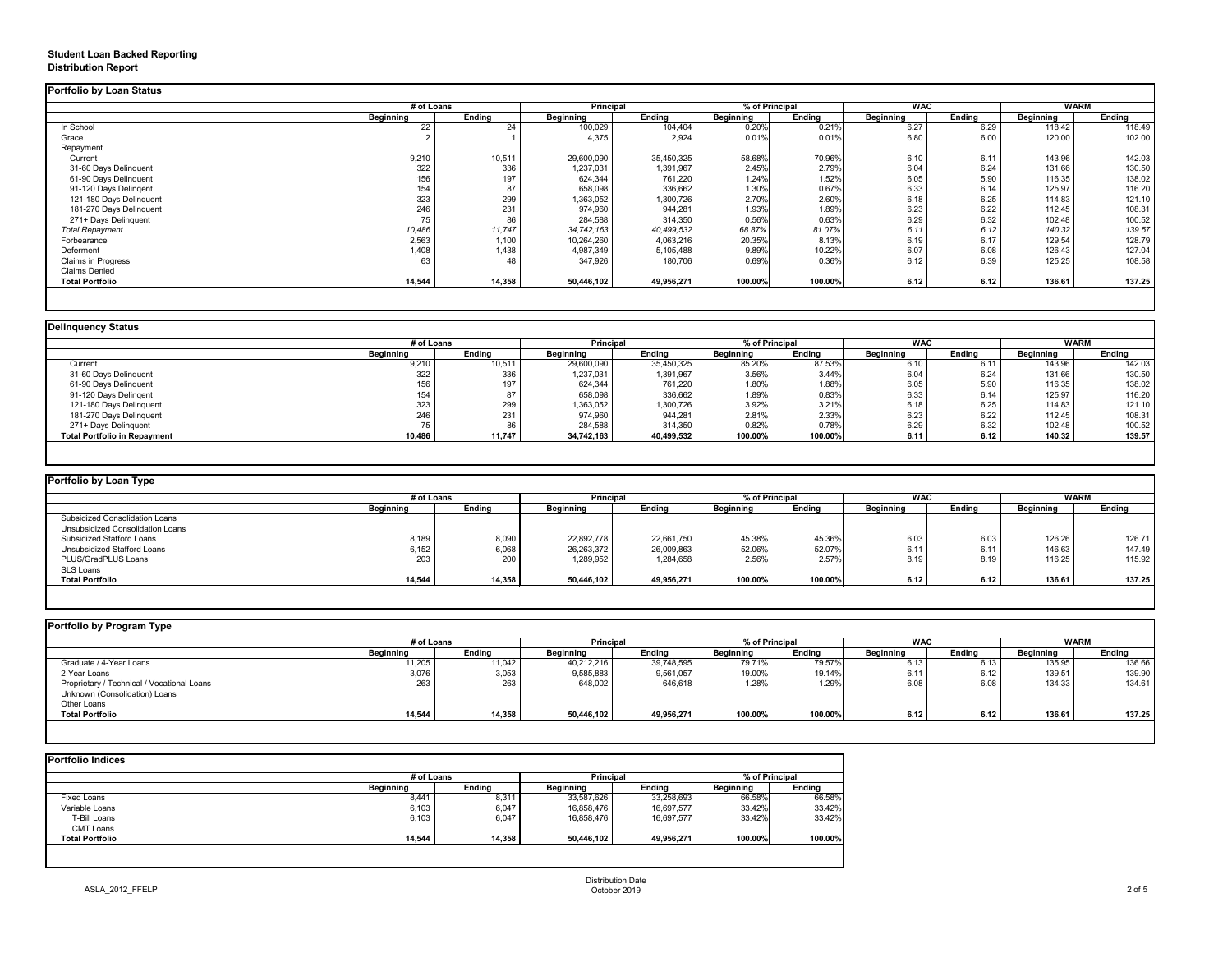**Distribution Date** October 25, 2019<br>**Collection Period** September 1, 2019, through Septe September 1, 2019, through September 30, 2019

# **Collection Activity**

| <b>Collection Account</b>                                                                    | as of 9/30/2019 |
|----------------------------------------------------------------------------------------------|-----------------|
| Beginning Balance - September 1, 2019                                                        | 840,263         |
| <b>Collection Amount Received</b>                                                            | 897,096         |
| <b>Recoveries</b>                                                                            |                 |
| Reserve Account                                                                              |                 |
| <b>Excess of Required Reserve Account</b>                                                    |                 |
| Interest on Investment Earnings                                                              | 2,386           |
| Capitalized Interest Account (after a stepdown or release date)                              |                 |
| <b>Acquisition Account</b>                                                                   |                 |
| Payments from Guarantor                                                                      |                 |
| Transfer from 2010 Collection Fund for correction of error                                   |                 |
| <b>Required Repurchases</b>                                                                  |                 |
| Special Allowance Payable to Department of Education                                         |                 |
| <b>Consolidation Rebate Fees</b>                                                             |                 |
| Rating Agency Surveillance Fees                                                              |                 |
| Principal payments, interest payments, administration fees, servicing fees, and trustee fees | (840, 263)      |
| <b>Other Amounts Received in Collection</b>                                                  |                 |
| <b>Total Available Funds</b>                                                                 | 899,483         |
|                                                                                              |                 |

| <b>Fees Due for Current Period</b> | as of 9/30/2019 |
|------------------------------------|-----------------|
| Indenture Trustee Fees             | 833.33          |
| <b>Servicing Fees</b>              | 29,142          |
| <b>Administration Fees</b>         | 4,163           |
| Late Fees                          |                 |
| Other Fees                         |                 |
| <b>Total Fees</b>                  | 34,138.33       |

| <b>Cumulative Default Rate</b>                                                                      | as of 9/30/2019 |
|-----------------------------------------------------------------------------------------------------|-----------------|
|                                                                                                     |                 |
| Current Period Defaults (\$)                                                                        | 234,931.82      |
| Cumulative Defaults (\$)                                                                            | 43,519,718.88   |
| Cumulative Default (% of original pool balance)                                                     | 27.11%          |
| Cumulative Default (% of cumulative entered repayment balance) <sup>a</sup>                         | 87.30%          |
| Current Period Payments (Recoveries) from Guarantor (\$)                                            | 342,807.08      |
| Current Period Borrower Recoveries (\$)                                                             | n/a             |
| Cumulative Recoveries $(\$)^{b}$                                                                    | \$40,807,181.16 |
| Cumulative Recovery Rate (%)                                                                        | 93.77%          |
| Cumulative Net Loss Rate (%)                                                                        | 1.69%           |
| Servicer Reject Rate (FFELP) (%)                                                                    |                 |
| Cumulative Servicer Reject Rate (FFELP) (%)                                                         |                 |
| Repayment balance includes all repayment loans with the exception of balances in claim status<br>a) |                 |
| Cumulative Recoveries includes 97% of claims in progress balances<br>D)                             |                 |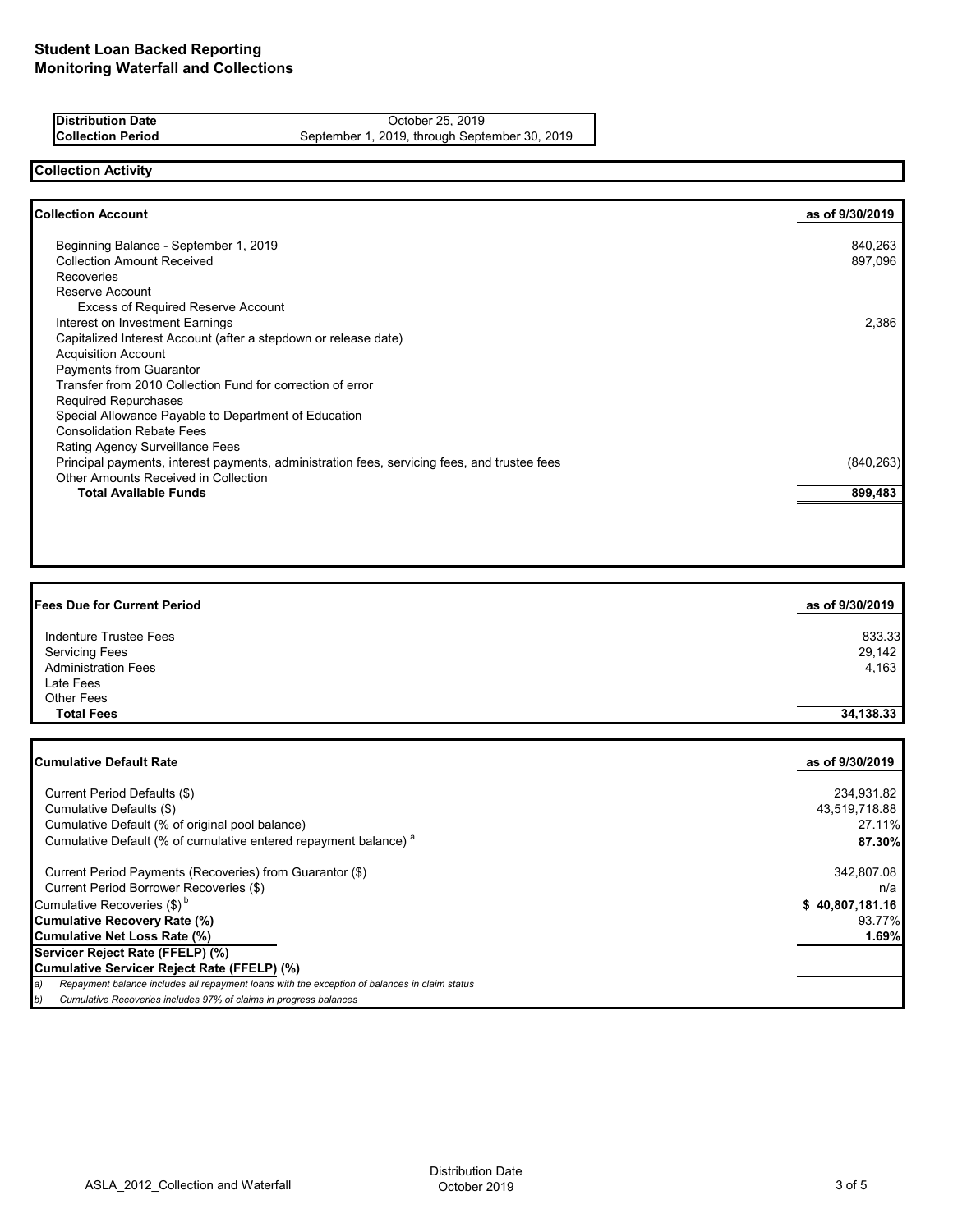# **Waterfall Activity**

| <b>Waterfall for Distribution</b>                                                         | <b>Amount Due</b> | <b>Amount Remaining</b> |
|-------------------------------------------------------------------------------------------|-------------------|-------------------------|
| <b>Total Available Funds</b>                                                              |                   | 899,483                 |
| <b>First: Payments under any Joint Sharing Agreement</b>                                  |                   |                         |
| <b>Second: Trustee Fees</b>                                                               | 833.33            | 898,650                 |
| Third: Servicing Fees and Backup Servicing Fees                                           | 29,142            | 869,508                 |
| <b>Fourth: Administration Fees</b>                                                        | 4,163             | 865,345                 |
| <b>Fifth: Noteholder Interest</b>                                                         | 79,037.79         | 786,307                 |
| Sixth: Reinstate the balance of the Reserve Fund up to the Specified Reserve Fund Balance |                   |                         |
| Seventh: Noteholder Principal, until paid in full                                         | 786,306.88        | (0)                     |
|                                                                                           |                   |                         |

| <b>Principal and Interest Distributions</b> | <b>Class A-1</b> |
|---------------------------------------------|------------------|
|                                             |                  |
| Monthly Interest Due                        | 79,037.79        |
| Monthly Interest Paid                       | 79,037.79        |
| Interest Shortfall                          |                  |
| Interest Carryover Due                      |                  |
| Interest Carryover Paid                     |                  |
| Interest Carryover                          |                  |
| Monthly Principal Distribution Amount       | 786,306.88       |
| <b>Monthly Principal Paid</b>               | 786,306.88       |
| Shortfall                                   | 0                |
| <b>Total Distribution Amount</b>            | 865,344.67       |
|                                             |                  |